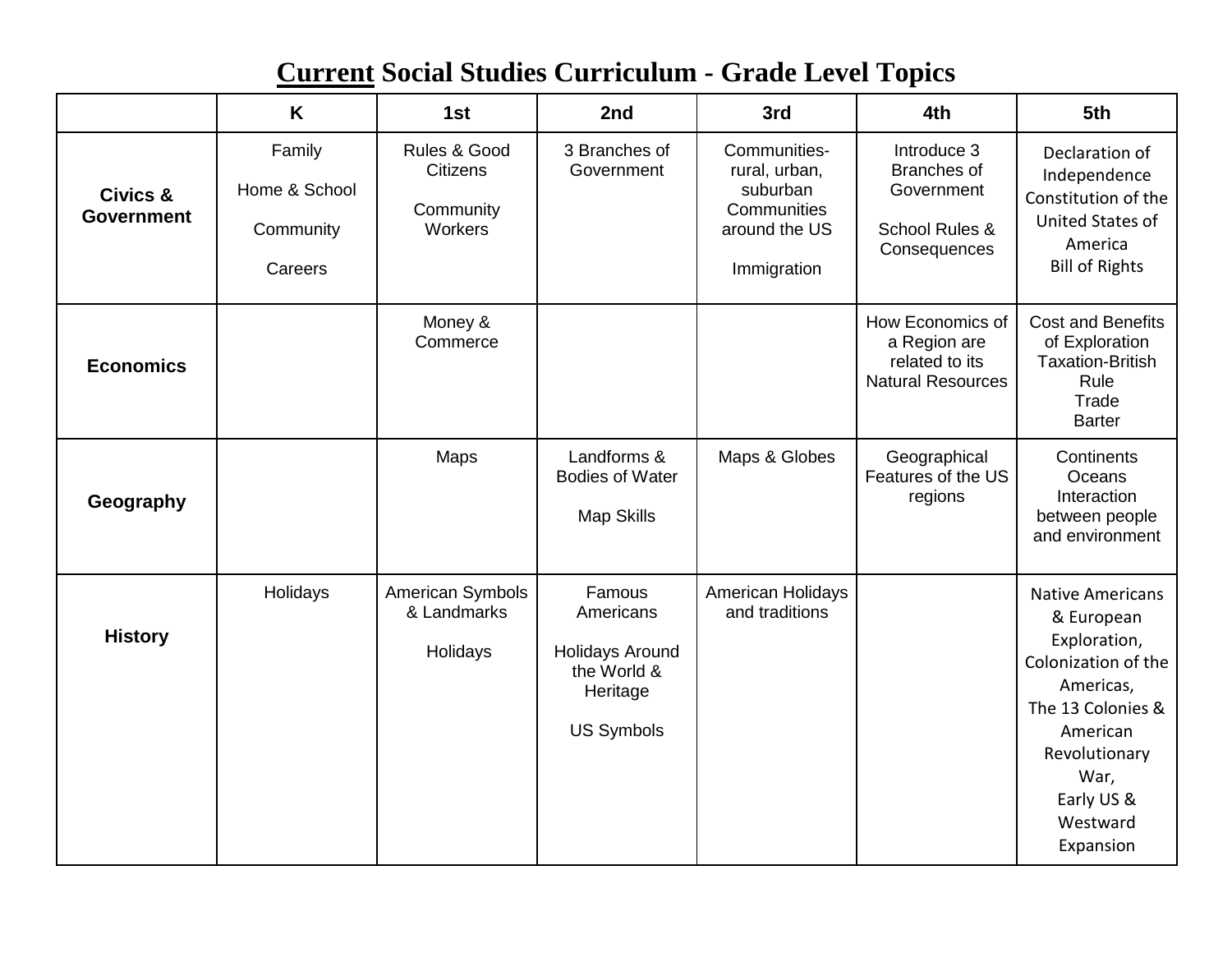## **Suggested Social Studies Curriculum - Grade Level Topics**

|                               | K                                                                                                                              | 1st                                                                                                                                                             | 2nd                                                                                             | 3rd                                                                                                                                           | 4th                                                                                                                           | 5th                                                                                                           |
|-------------------------------|--------------------------------------------------------------------------------------------------------------------------------|-----------------------------------------------------------------------------------------------------------------------------------------------------------------|-------------------------------------------------------------------------------------------------|-----------------------------------------------------------------------------------------------------------------------------------------------|-------------------------------------------------------------------------------------------------------------------------------|---------------------------------------------------------------------------------------------------------------|
| Civics &<br><b>Government</b> | Purpose of rules &<br>laws in my<br>community<br>Qualities of a good<br>citizen<br>How do we<br>celebrate National<br>Holidays | Purpose of Rules<br>and laws in USA,<br>Responsibilities of<br>Citizens - Voting;<br><b>National Symbols</b><br>andMonuments,<br><b>National US</b><br>Holidays | <b>How Government</b><br>Works?<br>Laws, Bill of<br>Rights, &<br>Citizenship; World<br>Holidays | 3 Branches of the<br>US government,<br>Community<br>government &<br>citizenship                                                               | 3 Branches of US<br>government                                                                                                | Declaration of<br>Independence<br>Constitution of the<br>United States of<br>America<br><b>Bill of Rights</b> |
| <b>Economics</b>              | Jobs at school,<br>Basic Needs &<br>Wants at school,<br>Why work is<br>important                                               | Goods & Service:<br>Community<br>Workers and<br>Types of Jobs,<br>Basic Needs &<br>Wants                                                                        | Goods & Services:<br>Wants & Needs,<br>Producers &<br>Consumers                                 | Markets & Trade:<br>Economic<br>Resources in a<br>Community & How<br>They Change;<br><b>Budgeting</b>                                         | <b>Basic Economic</b><br>Concepts:<br>Production,<br>Consumption,<br>Taxation, Trade,<br><b>Natural Resources,</b><br>Banking | <b>Cost and Benefits</b><br>of Exploration<br><b>Taxation-British</b><br>Rule<br>Trade                        |
| Geography                     | My Neighborhood,<br>My Location,<br>& Transportation                                                                           | Maps & Globes,<br>Location, & Effects<br>of Weather                                                                                                             | Maps:<br>Types of Maps &<br>Types of<br>Communities                                             | How community<br>land, resources &<br>climate affect the<br>ways people live &<br>work; Relationship<br>between<br>community &<br>environment | Regions of the<br><b>United States</b>                                                                                        | Continents<br>Oceans<br>Interaction<br>between people<br>and environment                                      |